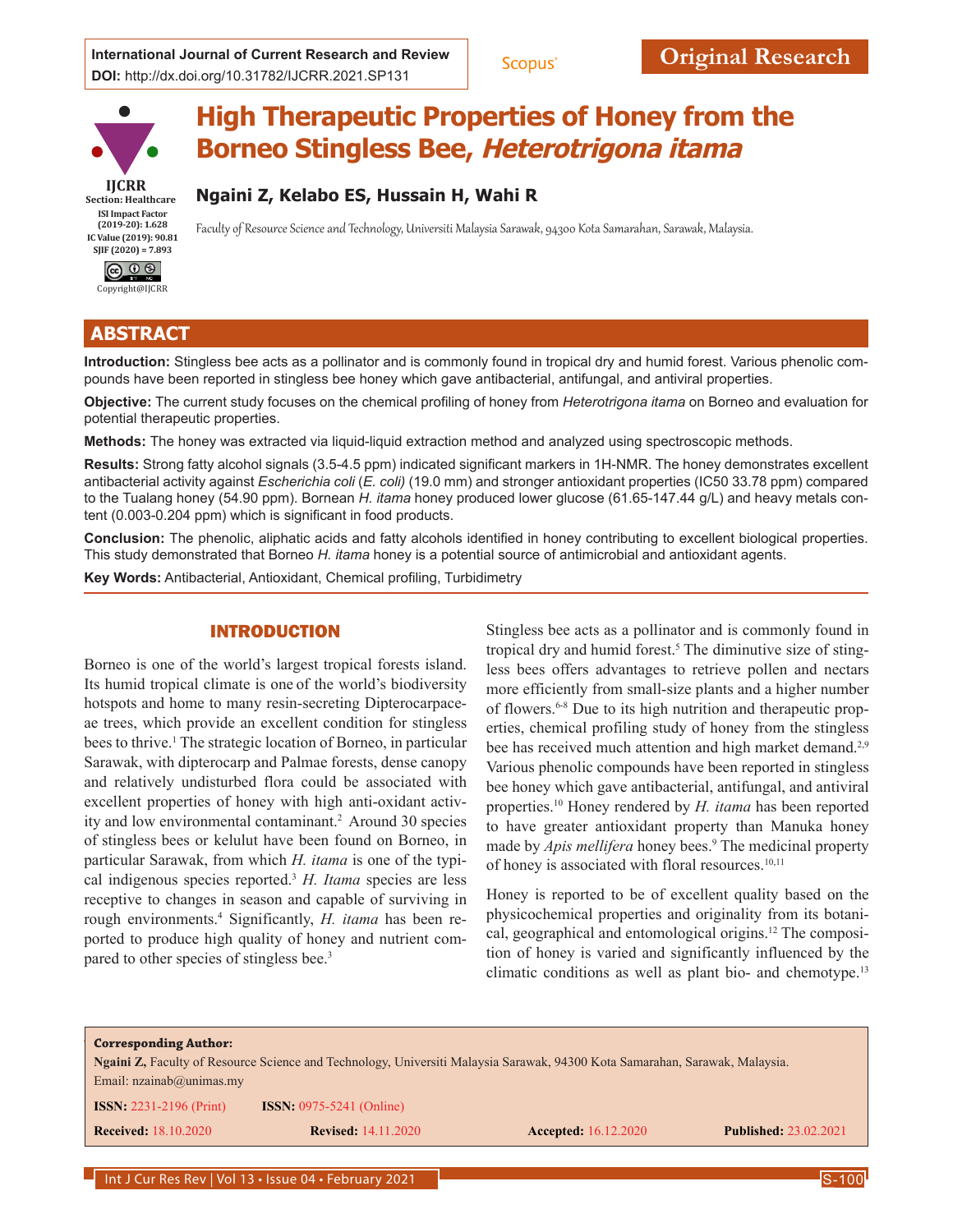Nevertheless, despite the dense canopy and undisturbed flora and fauna, chemical profiling of chemical constituents of honey from *H. itama* in Sarawak has not been evaluated and reported.

Herein, we report on the chemical properties, sugar and heavy metal contents of honey from *H. itama* stingless bee, a typical species available in Serapi Garden on Borneo. The spectroscopy analysis of honey from the Bornean stingless bees *H. itama* could be used for possible chemical markers and purity authentication of the stingless bee's honey for potential therapeutic properties.

# MATERIALS AND METHOD

#### Instrumentation

Gas chromatography-mass spectrometry (GC-MS) was performed using Shimadzu GC-MS- QP2010 Plus and nonpolar BPX-5-column (0.25um x 30m x 0.25mm) (Japan). High-Performance Liquid Chromatography (HPLC) was conducted using Shimadzu/LC-20A in the presence of RID-10A refractive index detector, CTO-20A column oven, CBM-20A communication bus module and computer controller from Japan. Heavy metals analysis was characterized using Perkin Elmer Inductively Coupled Plasma Optical Emission Spectrometer (ICP-OES, Optima 8000). <sup>1</sup>HNMR spectra were recorded on JEOL ECA 500 spectrometer, with chemical shift relative to CDCl3-*d6* as a reference and the chemical shifts were reported in  $\delta$  ppm.

#### Sample collection

Stingless bees honey samples were collected from Serapi Garden, located at Sarawak in Borneo with coordinates: 1.4273° N, 110.3157° E. The samples were collected from nests with three different conditions. Two predominant flowering plants at the location were identified as *Averrhoa carambola*  and *Antigonon leptopus*. The samples were appropriately labelled, with sample code SG01 for the nest that was under the tree and near to herbal plants, SG02 for the nest that was under plant canopy and next to flowering plants and lastly, SG03 for the nest that was near to flowering plants with direct sunlight. All samples were stored in -20°C until further analysis.

#### Organic Extraction of honey

Liquid-liquid organic extraction of honey was carried out using hexane and ethyl acetate.14 The extraction was performed continuously on a single sample. Honey (1 mL) was diluted with distilled water (1 mL) in a glass vial. Hexane was added and the organic phase was extracted ( 2 x 2 mL). The aqueous layer was subsequently extracted with ethyl acetate (2 x 2 mL), and the organic layer was separated. The separated organic layers were transferred to a new glass capped vials each, dried in magnesium sulfate and filtered for GC-MS analysis.

#### Plant ethanolic extraction

Predominant flowers of *A. carambola* and *A. leptopus* were collected from Serapi Garden. The flowers were cleaned and dried in open air condition before extraction. Dried *A. carambola* flower (2 g) and *A. leptopus* flower (2g) was macerated in ethanol (20 mL) each for 3 days and filtered. The solvent was evaporated using a rotary evaporator to obtain viscous semi-solid crude. The semi-dry ethanolic crude extract was subjected to GC-MS analysis.

#### NMR profiling of honey

Honey was extracted following the procedure reported by Vit et al.<sup>15</sup> Chloroform (10 mL). was added into a centrifuge tube containing honey (20 g) in deionized water (10 mL). The mixture was stirred for 10 min and centrifuge at 10,000 x g at 4 °C for 15 min. The organic layer was separated and evaporated under nitrogen atmosphere to produce solid and analyzed using 1 H-NMR spectroscopy.

#### Analysis of glucose in honey

Honey with a concentration of  $10\%$  (v/v) was prepared by adding ultrapure water  $(9 \text{ mL})$  to honey  $(1 \text{ mL})$ . The mixture was filtered *via* filter paper (0.45 μm) before analysis using HPLC.

# Extraction of the environmental contaminant in honey

Wet acid digestion of honey was carried out in open vessels following Qadar et al.<sup>16</sup> Nitric acid (2 mL, 0.1 M) was added into a beaker containing honey (1 g). The mixture was heated to reduce volume from 2 mL to near dryness at 0.05 mL. Nitric acid (10 mL, 0.1 M) was added into the residue, followed by distilled water to give a 25 mL solution mixture. The digest was filtered through 0.45 μm filter paper before analysis using ICP-OES.

#### Antibacterial activity

Disc diffusion assay was performed on honey in the culture medium of *Staphylococcus aureus* (*S. aureus,* N5923)17 and *E. coli (ATCC 25922)<sup>18</sup> with some modification.<sup>19</sup> These* bacteria were used in Mueller-Hinton broth as inoculum and incubated overnight at 37 ° C with constant shaking at 200 rpm. The suspension bacteria (100 μL of target strain) were inoculated on a Mueller-Hinton agar plate and spread thinly with a sterile cotton-tipped swab. A sterile filter paper (6 mm diameter) was soaked with honey (20 μL), while sterile distilled water-loaded disc and ampicillin was used as the negative and positive control, respectively. The plate was incubated for 24 hr at 37 °C and the inhibition zones were measured in millimetres (mm).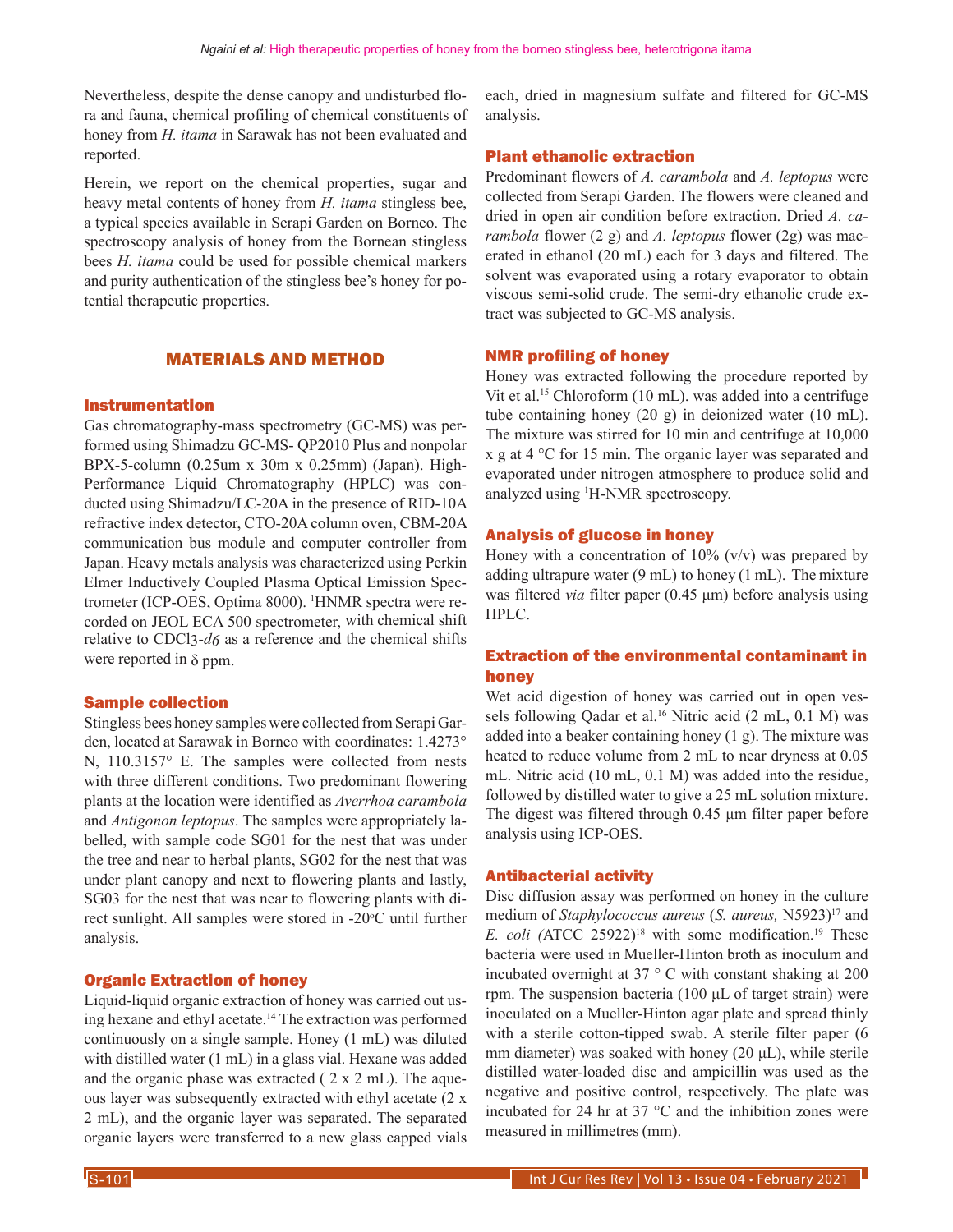#### Antioxidant activity

The stingless bee honey's free radical scavenging activity was determined using the 2,2- diphenyl-1-picrylhydrazyl (DPPH) solution in methanol.20 The solution was added into the concentration of honey in methanol (50, 100 and 200 ppm). The absorbance was measured at 517 nm using UV-Visible spectrometer Optima SP-300. The lower absorbance value indicates higher radical scavenging activity. The activity was compared with Tualang honey and ascorbic acid was used as the positive control. The antioxidant activity is calculated in Eq. 1.

Scavenging activity (%) = 
$$
\frac{\text{Blank absorbance} - \text{sample absorbance}}{\text{Blank absorbance}} \times 100 \quad \text{(Eq. 1)}
$$

# RESULTS

# Physicochemical properties and chemical profiling of honey and plant

The honey samples were collected from three different locations at Serapi Garden Sarawak, a botanical farm in Borneo, which is surrounded by predominant floral sources such as *A. carambola* and *A. leptopus.* The chemical profiling of the honey and plants were subjected to GC-MS analysis to intercorrelate the properties and different classes of compounds present in all extracts (Table 1).

#### **Table 1: Bioactive compounds in honey and plants and their biological properties**

| Compound                          | Class         | <b>Biological</b><br>properties                                   |  |  |  |  |  |
|-----------------------------------|---------------|-------------------------------------------------------------------|--|--|--|--|--|
| Honey extract                     |               |                                                                   |  |  |  |  |  |
| 1-Hexadecanol                     | Fatty alcohol | Antioxidant <sup>21</sup>                                         |  |  |  |  |  |
| 2,4-Di-tert-butylphenol Phenol    |               | Antibacterial,<br>anti-inflammatory,<br>antioxidant <sup>22</sup> |  |  |  |  |  |
| 1-Nonadecene                      | Alkene        | Antimicrobial, anti-<br>oxidant, anticancer <sup>22</sup>         |  |  |  |  |  |
| 1-Docosanol                       | Fatty alcohol | Antiviral <sup>23</sup>                                           |  |  |  |  |  |
| 1-Tetracosanol                    | Fatty alcohol | Antioxidant <sup>22</sup>                                         |  |  |  |  |  |
| 13-Docosenamide,(Z)-              | Fatty amides  | Antimicrobial <sup>24</sup>                                       |  |  |  |  |  |
| 1-Heptacosanol                    | Fatty alcohol | Anticancer, antioxi-<br>dant, antimicrobial <sup>25</sup>         |  |  |  |  |  |
| Tetrapentacontane                 | Alkane        | Antimicrobial <sup>26</sup>                                       |  |  |  |  |  |
| Plant Extract: Averrhog carambola |               |                                                                   |  |  |  |  |  |
| 2,4-Di-tert-butylphenol Phenol    |               | Antibacterial, anti-<br>inflammatory <sup>22</sup>                |  |  |  |  |  |
| 1-Nonadecene                      | Alkene        | Antimicrobial, anti-<br>oxidant, anticancer <sup>22</sup>         |  |  |  |  |  |
| 3-Pentadecylphenol                | Alkylphenol   | Antibacterial <sup>27</sup>                                       |  |  |  |  |  |

#### **Table 1:** *(Continued)*

| Compound                                                     | <b>Class</b>  | <b>Biological</b><br>properties                           |  |  |  |  |  |
|--------------------------------------------------------------|---------------|-----------------------------------------------------------|--|--|--|--|--|
| Lupeol                                                       | Triterpenoids | Anti-inflammatory,<br>anticancer <sup>28</sup>            |  |  |  |  |  |
| 1-Heptacosanol                                               | Fatty alcohol | Anticancer, antioxi-<br>dant, antimicrobial <sup>25</sup> |  |  |  |  |  |
| Plant Extract: Antigonon leptopus                            |               |                                                           |  |  |  |  |  |
| 2,4-Di-tert-butylphenol Phenol                               |               | Antibacterial, anti-<br>inflammatory <sup>22</sup>        |  |  |  |  |  |
| 1-Heptadecene                                                | Alkene        | Anticancer, antioxi-<br>dant, antimicrobial <sup>22</sup> |  |  |  |  |  |
| 1-Nonadecene                                                 | Alkene        | Antimicrobial, anti-<br>oxidant, anticancer <sup>22</sup> |  |  |  |  |  |
| 9-octadecenoic acid<br>and hexadecanoic acid<br>methyl ester | Fatty ester   | Antibacterial, antial-<br>lergic <sup>24</sup>            |  |  |  |  |  |
| 9,12-Octadecanoic acid<br>(Z,Z)-, ethyl ester                | Fatty ester   | Anti-histamine,<br>hepatoprotective <sup>29</sup>         |  |  |  |  |  |
| 1-Heptacosanol                                               | Alcohol       | Anticancer, antioxi-<br>dant, antimicrobial <sup>25</sup> |  |  |  |  |  |

# The sugar contents of honey

Glucose is known to be the primary source of energy in the diet. High glucose content, however, could cause cardiovascular diseases, diabetes and weight gain in humans.<sup>30</sup> A comparison of the glucose content from Borneo *H. itama* honey is depicted in Table 2.

# **Table 2: Comparison of glucose content from Borneo**  *H. itama* **honey (Serapi Garden)**

| Location                             | <b>Samples</b>                         | Glucose<br>(g/L)     |
|--------------------------------------|----------------------------------------|----------------------|
|                                      | Honey SG01                             | 61.65                |
| Serapi Garden                        | Honey SG02                             | 147.44               |
|                                      | Honey SG03                             | 96.72                |
|                                      | Kelulut honey (Heterotrigona<br>itama) | 92.20                |
| Peninsular<br>Malaysia <sup>31</sup> | Tualang honey (Apis spp.)              | 300.70               |
|                                      | Gelam honey (Apis spp.)                | 328.50               |
|                                      | Pineapple honey (Apis spp.)            | 372.00               |
| Brazil <sup>32</sup>                 | Melipona subnitida honey               | $377.00 -$<br>457.00 |
|                                      | Melipona scutellaris honey             | $381.00 -$<br>433.00 |

#### n.d: not detected

The honey of *H. itama* from Borneo Serapi Garden gave lower glucose content  $(61.65 - 147.44 \text{ g/L})$  than the honey from Brazil (  $377.00 - 453.00$  g/L).<sup>32</sup> The glucose content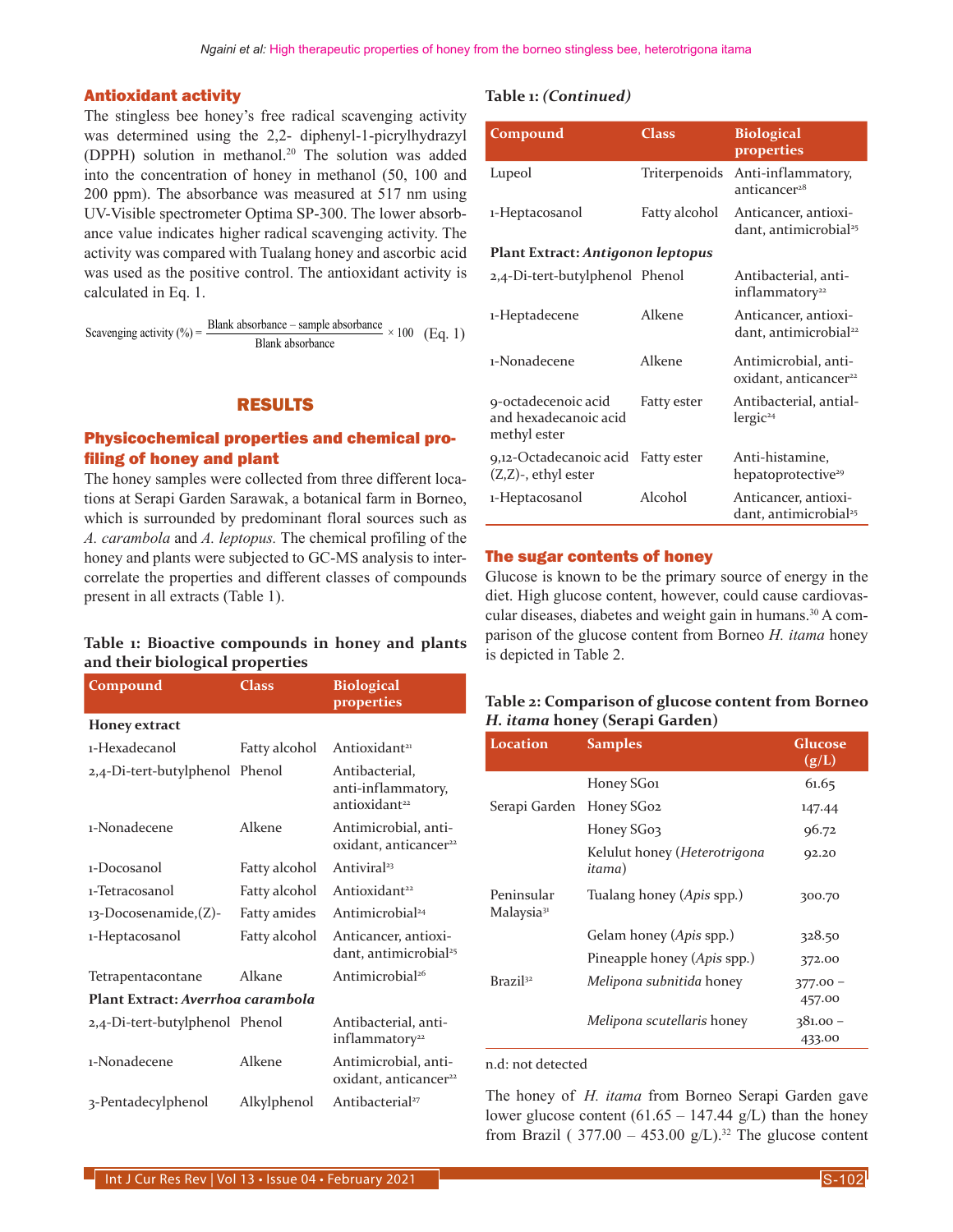was also lower than the stingless bee and *Apis* sp. bees honey from Peninsular Malaysia, with the reported glucose content of  $92.20 - 372.00$  g/L.<sup>31</sup>

#### Environmental Contaminants

The concentration of heavy metals in honey may be from the nectar and pollen gathered by the bees or absorbed from the atmosphere and transferred to their hive.<sup>33</sup> The mean of heavy metal concentrations of the stingless bee honey are determined and compared with the concentration of heavy metals in honey from other countries based on the standard prescription by Malaysia Food Regulations  $(2019)^{34}$  and Codex Alimentarius Commission<sup>35</sup>, as shown in Table 3.

#### Table 3: Heavy metals concentration in honey from various locations<sup>36-38</sup>

| <b>Types of heavy</b><br>metals | The permissible limit<br>for stingless bee product<br>(ppm) | Heavy metals content (ppm) |                 |                    |                 |
|---------------------------------|-------------------------------------------------------------|----------------------------|-----------------|--------------------|-----------------|
|                                 |                                                             | Serapi Garden              | <b>Brazil</b>   | <b>New Zealand</b> | <b>China</b>    |
| Zn                              | 15.0                                                        | $0.084 - 0.204$            | $3.677 - 7.430$ | $0.020 - 2.460$    | $0.587 - 2.849$ |
| Cu                              | 2.0                                                         | $0.016 - 0.042$            | $0.125 - 1.065$ | $0.000 - 0.700$    | $0.036 - 0.308$ |
| P <sub>b</sub>                  | 0.30                                                        | $0.010 - 0.012$            | $1.076 - 1.333$ | $0.010 - 0.040$    | $0.007 - 0.085$ |
| As                              | 0.5                                                         | n.d                        |                 | $0.040 - 0.170$    | $0.01 - 0.08$   |
| C <sub>d</sub>                  | 0.2                                                         | n.d                        | $2.034 - 6.533$ | $0.010 - 0.450$    | $0.001 - 0.004$ |

n.d: not detected

#### NMR profiling of honey

<sup>1</sup>H-NMR profiling is a comprehensive method to determine the authenticity of honey.<sup>39</sup> The <sup>1</sup>H-NMR spectrum of Borneo stingless bee (*H. itama*) honey is compared with the honey of two stingless bees (*Geotrigona* sp. and *Scaptotrigona* sp.) and honey of honeybee (*Apis* sp.) from Ecuador as shown in Figure 1.



**Figure 1:** Comparison of expanded <sup>1</sup>H-NMR spectra of honey extract produced by a) Borneo stingless bee (*H. itama*), b) *Geotrigona* sp., c) *Scaptotrigona* sp., and d) *Apis* sp. bee from Ecuador.

# Antibacterial activity

The high viscosity of the honey has impeded the evaluation of the antimicrobial activity of honey *via* turbidimetric kinetic assay.40 Alternatively, the antibacterial activity of honey was demonstrated against *S. aureus* and *E. coli, via* the Kir-



by-Bauer disc diffusion assay.17-19 The inhibition zones are presented in Figure 2. The inhibition zone of SG01 – SG03 was evaluated against *E. coli* (9.0–19.0 mm). However, no inhibition zone was observed against *S. aureus*. The Borneo stingless bee honey contains active compounds with excellent antimicrobial properties compared to Mexico and Kenya stingless bee honey which has no inhibition against both *E.* 

**Figure 2:** Mean of honey inhibition zone (SG01-SG03) against *E. coli* and *S. aureus*

#### Antioxidant activity

*coli* and *S. aureus.*41,42

Stingless bee honey is one of the natural antioxidant resources with the potential ability to mitigate the effects of oxidative stress.43 The antioxidant activity of Borneo stingless bee honey (SG01-SG03) was evaluated using DPPH assay.<sup>20,44</sup> Compared to Tualang honey, the Bornean *H. itama* honey demonstrated four times higher antioxidant activity (Figure 3).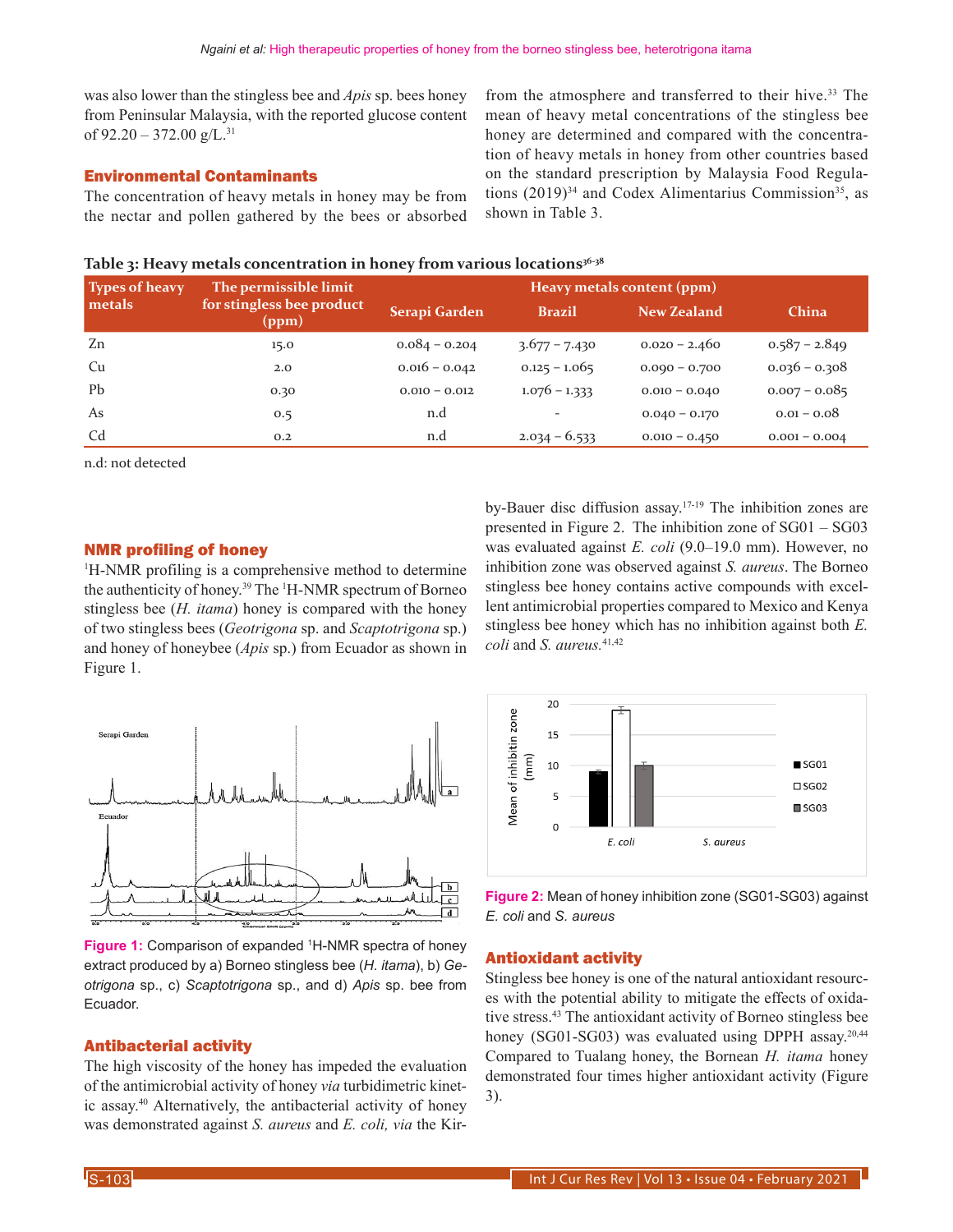

**Figure 3:** Antioxidant activity of honey samples from Borneo stingless bee and Tualang honey

#### **DISCUSSION**

In this study, eight bioactive compounds were identified in the Borneo stingless bee honey, where the major components are long-chain fatty alcohols, followed by hydrocarbons, phenol and fatty amides (Table 1). The hydrocarbons detected in the honey are likely yielded by ethyl acetate that was used as eluent for the extraction.<sup>13,14</sup> A phenolic compound of 2,4-ditert- butyl-phenol was identified as the most dominant component and first timely reported from Borneo *H. itama* honey. The phenolic of 2,4-ditertbutyl-phenol has been reported with excellent antioxidant, antibacterial and anti-inflammatory activity. The compound has also been associated with the unique aroma of the honey.<sup>15</sup>

A comparative analysis of the plant extracts from *A. carambola* and *A. leptopus* is shown in Table 1. The compounds present in the plant extracts of *A. carambola* and *A. leptopus*  showed a similar composition of bioactive compounds found in the honey such as 2,4-di-tert- butylphenol, 3-pentadecylphenol, 1-nonadecene and 1-heptacosanol. The composition of honey is associated with the nearest floral resources within a maximum distance of 500 m.16-18 The compounds extracted from plants and their metabolites in stingless bee honey indicate the effect of the chemical compounds on the botanical origin.48 Samples from the same geographical source do not differ significantly in the composition that could be important chemical markers and authentication for honey.<sup>19,20</sup>

The quality of glucose in honey is influenced by botanical sources. Another factor such as bee species is also contributing to the difference of glucose content in honey from various places.51 Each species has its floral preferences, which could have selective effects on the evolution of nectar characteristics, thus influenced the chemical composition of honey.<sup>21,22</sup> The glucose content in honey can spontaneously crystallize during granulation due to less solubility in water.<sup>23</sup> The crystallization sometimes causes the misconception that the crystallized honey is adulterated.<sup>54</sup> Honey with lower glucose content is preferred as it will decrease the rate of the crystallization process in honey.24,25 Honey SG01 gave the lowest glucose content of 61.65 g/L compared to other honey samples. The lowest value could be due to the stingless bee nest location that closes to the herbal plant with less number of flowers. The nectar sugar secretion amount from herbal plants is reported to be lesser than flower and tree species.<sup>26</sup>

Stingless bee secreted invertase enzyme to hydrolyze disaccharides into fructose, glucose, and galactose monosaccharides in nectar. These monosaccharides form the dominant composition of sugar in honey.<sup>27</sup> The sugar content in honey is also closely interrelated to the enzymes provided by the bee.28 The ICP-OES analysis showed significantly low heavy metals content in the honey from Borneo stingless bee than the permissible limit of heavy metals for stingless bee product set by Malaysian Food Regulations<sup>43</sup> and Codex Alimentarius Commission<sup>35</sup> (Table 3). Zn, Cu and Pb were detected in significantly low mean concentrations compared to other locations (Table 3). Zn is a predominant heavy metal presence in Borneo stingless bee honey and other places in the world such as Brazil, New Zealand and China.36-38 It could be either as environmental contaminants or natural constituents present in flowers.<sup>44</sup> Nevertheless, the concentration of Zn obtained is remarkably lower than the permissible value of Zn in bee products which is 15.0 ppm.45

Borneo stingless bee honey from *H. Itama* has significantly lower heavy metal content compared to other countries (Table 3). The mean concentration of As and Cd is in a nontraceable amount and not detected. The location of Serapi Garden (18.2 km) from the city and urban areas) could be one of the factors for the trace amounts of As and Cd in honey samples compared to other locations. The amount of Cd in bee products was considerably higher in urban compared to non-residential areas.<sup>46-49</sup> This finding is concurrent with the different botanical and geographical origins attributed to differences in environments that affect the heavy metal content in stingless bee products.<sup>50</sup>

The  $H-MMR$  peaks of honey extract observed at  $3.5 - 4.5$ ppm showed different chemical properties of Borneo *H. itama* honey compared to *Geotrigona* sp., *Scaptotrigona* sp. and *Apis* sp.52 (Figure 1**)** This is coherent with the GCMS analysis (Table 1) indicating a high intensity of fatty alcohols presence in Borneo stingless bee honey. The resonance in this region indicates the characteristics of the bee species, independent of floral and geographical origin.<sup>51</sup> The resonance presence at 2.5–3.5 ppm in <sup>1</sup>H NMR spectra indicates the differences in chemical constituents of the honey sourced from diverse floral origins.<sup>53</sup> The high density of signals present in stingless bee honey as compared to *Apis* sp*.* indicates potential chemical markers to distinguish bee species. More signals were observed in stingless bees honey due to the small size of stingless bees that allowed the accumulation of nectar from a variety of flowers, compared to *Apis* sp.58 The signals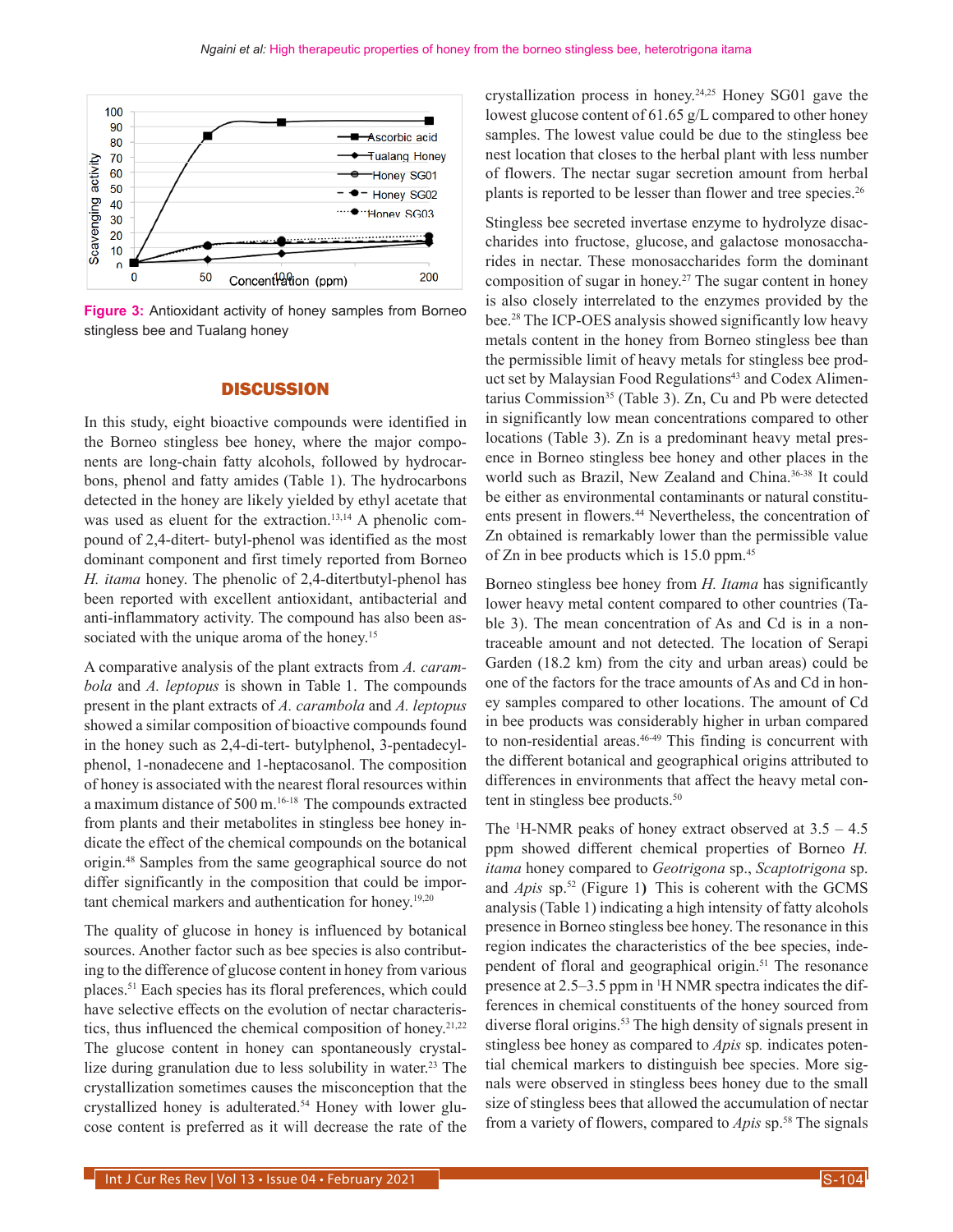presence at  $5.0 - 5.5$  ppm and  $2.20 - 2.50$  ppm in honey samples represented anomeric protons of sugar.<sup>54-57</sup> and longchain carboxylic esters<sup>67</sup>, respectively. The difference in the chromatographic and signals present in the spectra is because of the various bee populations and the specific chemical composition of honey.59 Each bee species was reported to have specific requirements and different preferences in floral sources that could affect the chemical composition of honey.

The antimicrobial analysis of Borneo stingless bee honey showed higher inhibition against *E. coli* with a maximum zone of inhibition of 19.0 mm compared to Manuka honey with a zone inhibition of  $11.5$  mm.<sup>60-64</sup> The difference in the antimicrobial properties of stingless bee honey on *E. coli* and *S. aureus* could be due to the bacterial cell wall and their biofilm properties.65 *S. Aureus* has a thicker cell wall which causes honey to ineffectively penetrate the membrane.<sup>66</sup> The highest inhibition zone (19.0 mm) against *E. coli* was performed by SG02, which also exhibited the highest glucose content (Table 2). High sugar content in honey can also influence the antibacterial activity similar to Manuka honey with high sugar content.<sup>67-71</sup> The presence of phenolic compounds in stingless bee honey namely 2,4-di-tert-butyl phenol and 3- pentadecylphenol (Table 1) has also contributed to the antibacterial activities.<sup>22,27</sup> The effectiveness of honey against bacteria is based on the chemical composition, bee species and geographical origin.72

*H. itama* honey from Serapi Garden showed higher antioxidant property as indicated by the lower IC50 values (12.55  $-33.78$  ppm) than that of Tualang honey (IC50 = 54.90 ppm) and Manuka honey ( $IC50 = 68.0$  ppm).<sup>73</sup> Higher polyphenols content in the Borneo stingless bee honey ( *i.e* 2,4-di-tertbutyl-phenol) is one of the main factors for the higher antioxidant activity compared to Tualang and Manuka honey.<sup>74</sup> The 2,4-di-tertbutyl-phenol is an unsaturated cyclic compound and contributes to the free radical scavenging in stingless bee honey.<sup>75</sup> The variability in antioxidant activity of honey samples may be attributed to the botanical background of the bees and environmental factors such as soil, temperature, humidity.<sup>76</sup>

# **CONCLUSION**

The overall results revealed that Borneo *H. Itama* honey has high phenolic, aliphatic and fatty alcohols which are closely associated with the compounds that present in the predominant flowers. The geographical distance from the city and urban area, surrounded by dense flora and fauna, has contributed to the low environmental contaminant in Borneo *H. itama* honey compared to honey from *Apis* sp. and other stingless bees species from other countries. Borneo *H. itama*  honey demonstrated active microbial inhibition against *E. coli* and higher antioxidant activity. In other words, Borneo *H. itama* honey is a suitable candidate for a new therapeutic choice in the pharmaceutical industry.

# ACKNOWLEDGEMENTS

Authors acknowledge the immense help received from the scholars whose articles are cited and included in references to this manuscript. The authors are also grateful to authors/editors/publishers of all those articles, journals and books from where the literature for this article has been reviewed and discussed. Special acknowledgement to Capt. (R) Md Nasir Md Zain and Mr Abdul Hisham Yusoff from Serapi Bayu Sdn Bhd and Serapi Garden, Sarawak for providing honey samples throughout the study.

CONFLICT OF INTEREST: The authors declare that they have no competing interests.

FINANCIAL SUPPORT: The work is financially supported by a grant from the Ministry of Education Malaysia F07/ FRGS/1883/2019.

# REFERENCES

- 1. Zubaidah AH, Shamsul Bahri AR, Sanusi J, Adam NA. Ultrastructural comparison of three stingless bees species of Borneo. Malaysian J Micr 2017;13(1):8-16.
- 2. Jaapar MF, Halim M, Mispan MR, Jajuli R, Saranum MM, Zainuddin MY, et al. The diversity and abundance of stingless bee (Hymenoptera: Meliponini) in Peninsular Malaysia. Adv in Envi Bio 2016;10(9):1-8.
- 3. Tuksitha L, Chen Y-LS, Chen Y-L, Wong K-Y, Peng C-C. The antioxidant and antibacterial capacity of stingless bee honey from Borneo (Sarawak). J Asia Pac Entomol 2018;21(2):563- 570.
- 4. Kelly N, Farisya MSN, Kumara TK, Marcela P. Species Diversity and External Nest Characteristics of Stingless Bees in Meliponiculture. Pertanika J Tropical Agri Sci 2014;37(3):293- 298.
- 5. Harun A, Zaaba SK, Kamarudin LM, Zakaria A, Farook RSM, Ndzi DL, et al. Stingless bee colony health sensing through integrated wireless system. J Teknologi 2015;77(28):85-90.
- 6. Abd Jalil MA, Kasmuri AR, Hadi H. Stingless bee honey, the natural wound healer: A review. Skin Pharmacol Physiol 2017;30(2):66-75.
- 7. Kothai S, Jayanthi B. Evaluation of Antioxidant and Antimicrobial Activity of Stingless Bee Propolis (Tetragonula iridipennis) of Tamilnadu, India. Int J Pharmacy and Pharma Sci 2014;6(8):81-85.
- 8. Yaacob M, Rajab NF, Shahar S, Sharif R. Stingless bee honey and its potential value: a systematic review. Food Res 2018;2(2):124-133.
- 9. Zainol MI, Mohd Yusoff K, Mohd Yusof MY. Antibacterial activity of selected Malaysian honey. BMC Complement Altern Med 2013;13(1):129.
- 10. Osés SM, Pascual-Maté A, Fernández-Muiño MA, López-Díaz TM, Sancho MT. Bioactive properties of honey with propolis. Food Chem 2016;196:1215-1223.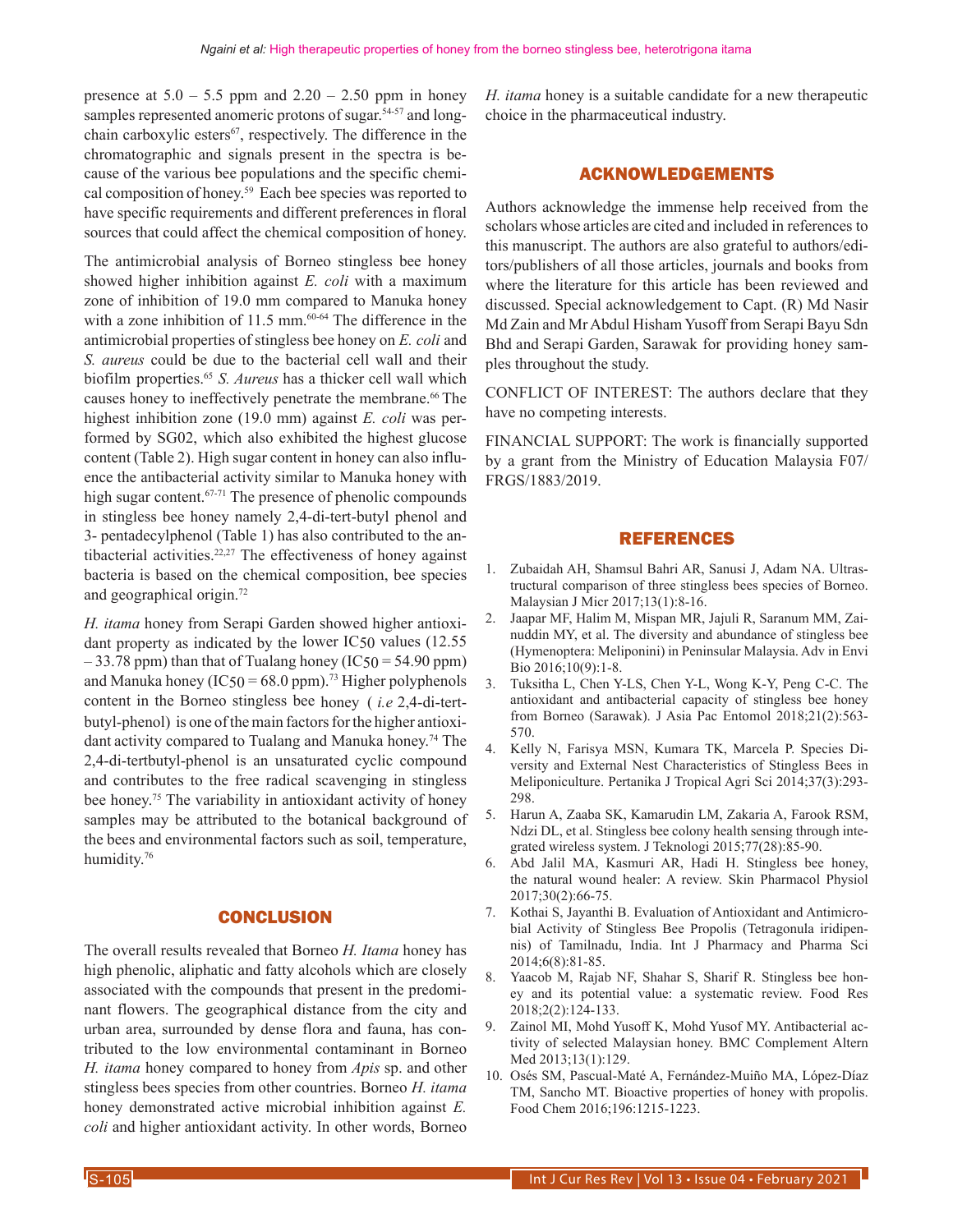- 11. Alvarez-Suarez JM, Tulipani S, Díaz D, Estevez Y, Romandini S, Giampieri F, et al. The antioxidant and antimicrobial capacity of several monofloral Cuban honeys and their correlation with colour, polyphenol content and other chemical compounds. Food Chem Toxicol. 2010;48(8-9):2490-2499.
- 12. Razali MTA, Zainal ZA, Maulidiani M, Shaari K, Zamri Z, Mohd Idrus MZ, et al. Classification of Raw Stingless Bee Honeys by Bee Species Origins Using the NMR- and LC- MS-Based Metabolomics Approach. Molecules 2018;23(9):2160.
- 13. Alvarez-Suarez JM, Tulipani S, Romandini S, Bertoli E, Battino M. Contribution of honey in nutrition and human health: a review. Med J Nutrition Metab 2010;3(1):15-23.
- 14. Nurul SMS, Gan SH, Halim AS. Analysis of volatile compounds of Malaysian tualang (Koompassia excelsa) honey using gas chromatography, mass spectrometry. African J Tradit Complem Altern Med 2013;10(2):180-188.
- 15. Vit P, Uddin J, Zuccato V, Maza FR, Schievano E. Entomological Origin of Honey Discriminated by NMR Chloroform Extracts in Ecuadorian Honey. Int J Biol Biomol Agri Food Biotech Engg 2015;9(5):494-497.
- 16. Qadar S, Noor A, Maming. Mineral Content and Physico-Chemical Characteristics in Terasa's Forest Honey. Marina Chimica Acta 2016;17(1):1-6.
- 17. Insan NG, Payal N, Singh M, Yadav A, Chaudhary BL, Srivastava A. Post operative wound infection: Bacteriology and antibiotic sensitivity pattern. Int J Cur Res Rev 2013;5(13):74-79.
- 18. Rahim N, Mail MH, Omar EA, Lamin RAC, Nazli SN, Sabri N, et al. Antibacterial properties of honey and propolis produced by both heterotrigona itama and geniotrigona thoracica stingless bee. Asian J Micro Biotech Envt Sci 2018;20:376-379.
- 19. Halim AN, Ngaini Z. Synthesis and characterization of halogenated bis(acyl-thiourea) derivatives and their antibacterial activities. Phosp Sulf Silicon Related Elem 2017;192(9):1012-1017.
- 20. Saini P, Singh P, Dubey S, Srivastava A. Effect of different processing methods on polyphenolic content and antioxidant activity of broad beans (Vicia faba). Int J Curr Res Rev 2016;8(13):1- 6.
- 21. Kumaradevan G, Damodaran R, Mani P, Dineshkumar G, Jayaseelan T. Phytochemical screening and GC-MS analysis of bioactive components of ethanol leaves extract of Clerodendrum phlomidis (L.). Am J Bio Pharma Res 2015;2(3):142-148.
- 22. Amudha P, Jayalaksmi M, Pushpabharathi N, Vanitha V. Identification of Bioactive Components in Enhalus acoroides Seagrass Extract by Gas Chromatography–Mass Spectrometry. Asian J Pharma Clin Res 2018;11(10):313-317.
- 23. Abdel-Haq N, Chearskul P, Al-Tatari H, Asmar B. New antiviral agents. Ind J Pediatr 2006;73(4):313-321.
- 24. Rukshana MS, Doss A, Kumari PR. Phytochemical screening and GC-MS ANALYSIS of leaf extract of Pergularia daemia (Forssk) Chiov. Asian J Plant Sci Res 2017;7(1):9-15.
- 25. Venkata RB, Samuel LA, Pardha SM, Rao NB, Naga A, Sudhakar M, et al. Antibacterial, antioxidant activity and GC-MS analysis of Eupatorium odoratum. Asian J Pharma Clin Res 2012;5(2):99-106.
- 26. Xuanji X, Zengjun G, Hui Z, Xia L, Jun L, Dandan L, et al. Chemical composition, in vitro antioxidant activity and α-glucosidase inhibitory effects of the essential oil and methanolic extract of Elsholtzia densa Benth. Natural Product Res 2016;30(23):2707-2711.
- 27. Cieślik-Boczula K, Koll A. The effect of 3-pentadecylphenol on DPPC bilayers ATR-IR and 31P NMR studies. Biophys Chem 2009;140(1-3):51-56.
- 28. Casuga FP, Castillo AL, Corpuz MJ-AT. GC–MS analysis of bioactive compounds present in different extracts of an endemic

plant Broussonetia luzonica (Blanco)(Moraceae) leaves. Asian Pac J Trop Biomed 2016;6(11):957-961.

- 29. Arora S, Meena S. GC-MS Profiling of Ceropegia bulbosa Roxb. var. bulbosa, an endangered plant from Thar Desert, Rajasthan. Pharma Innov J 2017;6(11):568-573.
- 30. Lineback DR, Jones JM. Sugars and health workshop: summary and conclusions. Am J Clin Nutr 2003;78(4):893S-7S.
- 31. Kek SP, Chin NL, Yusof YA, Tan SW, Chua LS. Classification of entomological origin of honey based on its physicochemical and antioxidant properties. Int J Food Proper 2017;20(sup3):S2723- S38.
- 32. Sousa B, Souza dEL, Marques G, Benassi MdT, Gullón B, Pintado MM, et al. Sugar profile, physicochemical and sensory aspects of monofloral honeys produced by different stingless bee species in Brazilian semi-arid region. Food Sci Tech 2016;65:645-651.
- 33. Porrini C, Sabatini AG, Girotti S, Ghini S, Medrzycki P, Grillenzoni F, et al. Honey bees and bee products as monitors of the environmental contamination. Apiacta 2003;38(1):63-70.
- 34. Regulations MF. Food Act 1983 & Regulations 1985, Regulation 38 – Fourteenth Schedule.
- 35. Kuala Lumpur, Malaysia: International Law Book Services; 2019.
- 36. Commission JFWCA. Standard for honey; CXS12-1981; Adopted in 1981; Revised in 1987, 2001; Amended in 2019.2019. p1- 8.
- 37. Nascimento ASd, Marchini LC, Carvalho CALd, Araújo DFD, Olinda RAd, Silveira TAd.
- 38. Physical-Chemical Parameters of Honey of Stingless Bee (Hymenoptera: Apidae). Am Chem Sci J 2015;7(3):139-149.
- 39. Vanhanen LP, Emmertz A, Savage GP. Mineral analysis of mono-floral New Zealand honey.
- 40. Food Chem 2011;128(1):236-240.
- 41. Ru QM, Feng Q, He JZ. Risk assessment of heavy metals in honey consumed in Zhejiang province, southeastern China. Food Chem Toxicol 2013;53:256-262.
- 42. Schievano E, Peggion E, Mammi S. 1H Nuclear Magnetic Resonance Spectra of Chloroform Extracts of Honey for Chemometric Determination of Its Botanical Origin. J Agric Food Chem 2010;58(1):57-65.
- 43. Ngaini Z, Mortadza NA. Synthesis of halogenated azo-aspirin analogues from natural product derivatives as the potential antibacterial agents. Natural Product Res 2019;33(24):3507-3514.
- 44. Muli EM, Maingi JM. Antibacterial activity of Apis mellifera L. propolis collected in three regions of Kenya. J Venom Anim Toxins Incl Trop Dis 2007;13(3):655-663.
- 45. Temaru E, Shimura S, Amano K, Karasawa T. Antibacterial activity of honey from stingless honeybees (Hymenoptera; Apidae; Meliponinae). Pol J Microbiol 2007;56(4):281-285.
- 46. Kocot J, Kiełczykowska M, Luchowska-Kocot D, Kurzepa J, Musik I. Antioxidant potential of propolis, bee pollen, and royal jelly: Possible medical application. Oxid Med Cell Longev 2018;2018.
- 47. Moon JK, Shibamoto T. Antioxidant assays for plant and food components. J Agric Food Chem 2009;57(5):1655-1666.
- 48. Zhang H, Li N, Pan X, Wu S, Xie J. Oxidative conversion of glucose to gluconic acid by iron
- 49. (III) chloride in water under mild conditions. Green Chem 2016;18(8):2308-2312.
- 50. da Silva IAA, da Silva TMS, Camara CA, Queiroz N, Magnani M, de Novais JS, et al. Phenolic profile, antioxidant activity and palynological analysis of stingless bee honey from Amazonas, Northern Brazil. Food Chem 2013;141(4):3552-3558.